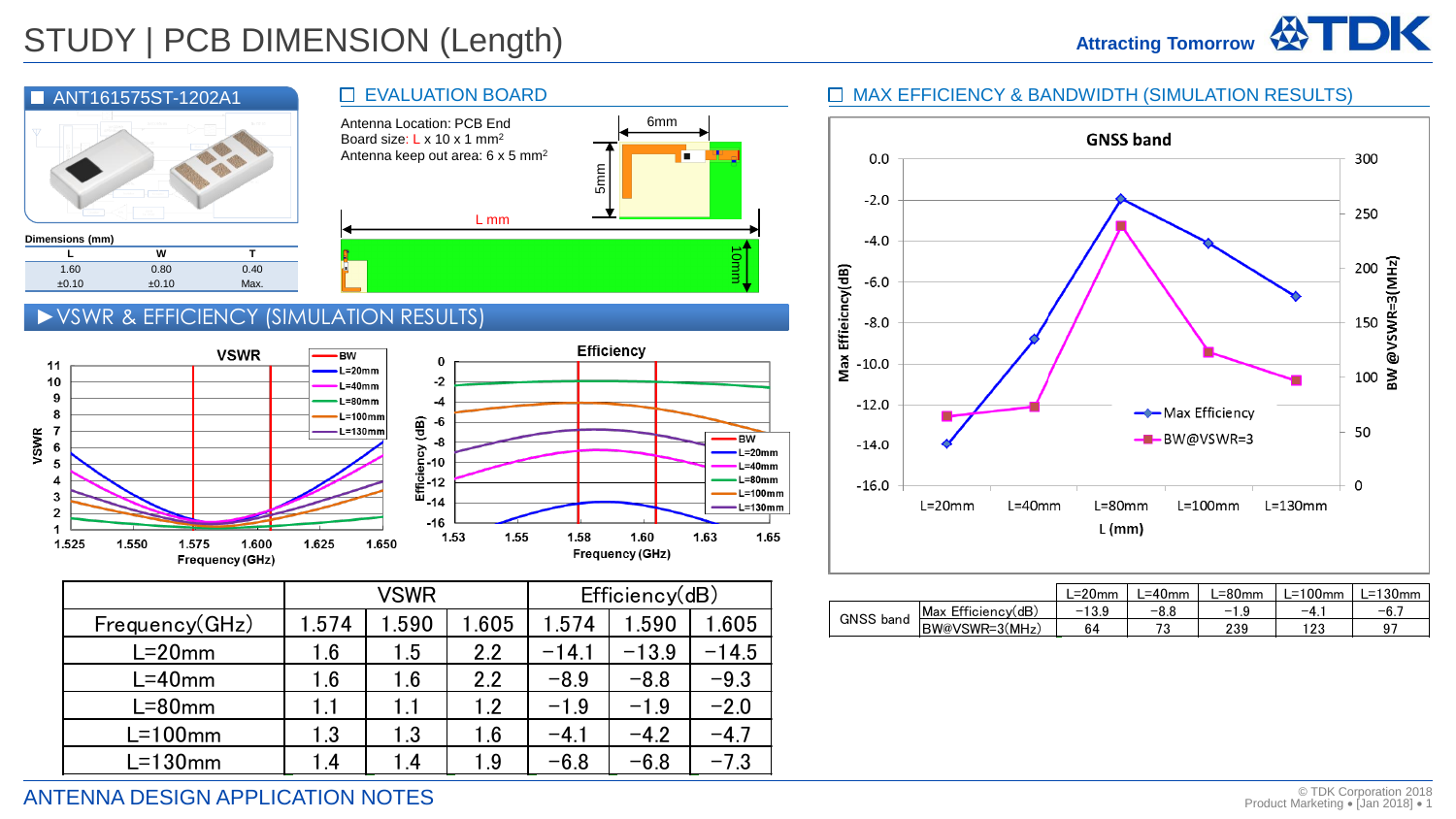

#### EVALUATION BOARD



·BW

 $-4x5mm$ 

 $-5x5mm$ 

 $-6x5mm$ 

-6x4mm

-6x3mm

1.65

### ►VSWR & EFFICIENCY (SIMULATION RESULTS)

±0.10 ±0.10 Max.



|                |       | VSWR |       | Efficiency(dB) |        |        |  |
|----------------|-------|------|-------|----------------|--------|--------|--|
| Frequency(GHz) | 1.574 | .590 | 1.605 | 1.574          | .590   | .605   |  |
| 4x5mm          | 1.2   | 1.1  | 1.3   | $-2.5$         | $-2.5$ | $-2.6$ |  |
| 5x5mm          | 1.1   | 1.1  | 1.2   | $-2.1$         | $-2.1$ | $-2.2$ |  |
| 6x5mm          | 1.1   | 1.1  | 1.2   | $-1.9$         | $-1.9$ | $-2.0$ |  |
| 6x4mm          | 1.1   | 1.1  | 1.3   | $-2.2$         | $-2.2$ | $-2.3$ |  |
| 6x3mm          |       |      | 1.3   | $-27$          | $-27$  | $-2.8$ |  |

### [ANT161575ST](https://product.tdk.com/en/search/rf/rf/antenna/info?part_no=ANT161575ST-1202A1)-1202A1 ■ EVALUATION BOARD ■ EVALUATION BOARD ■ MAX EFFICIENCY & BANDWIDTH (SIMULATION RESULTS)



| ficiency(dB<br>VSWR<br>- -- |      |                |      |      | 4x5mm                 | bx5mm                        | 6x5mm                   | $\sim$<br>6x4mm | 6x3mm                  |                 |
|-----------------------------|------|----------------|------|------|-----------------------|------------------------------|-------------------------|-----------------|------------------------|-----------------|
| .590                        | .605 | --<br>74<br>.v | .590 | .605 | Efficiency(dB)<br>Max | <sup>n</sup><br>-<br><u></u> | $\sim$<br>-<br><u>.</u> | -<br>. . v      | $\sim$<br>— 1<br>ے . د | $-$<br><u>.</u> |
|                             |      |                | -    |      | BW@VSWR=3(MHz)        | ∩ ⊣                          | 212                     | 239             | りりつ<br>د∠ے             | 184             |

### ANTENNA DESIGN APPLICATION NOTES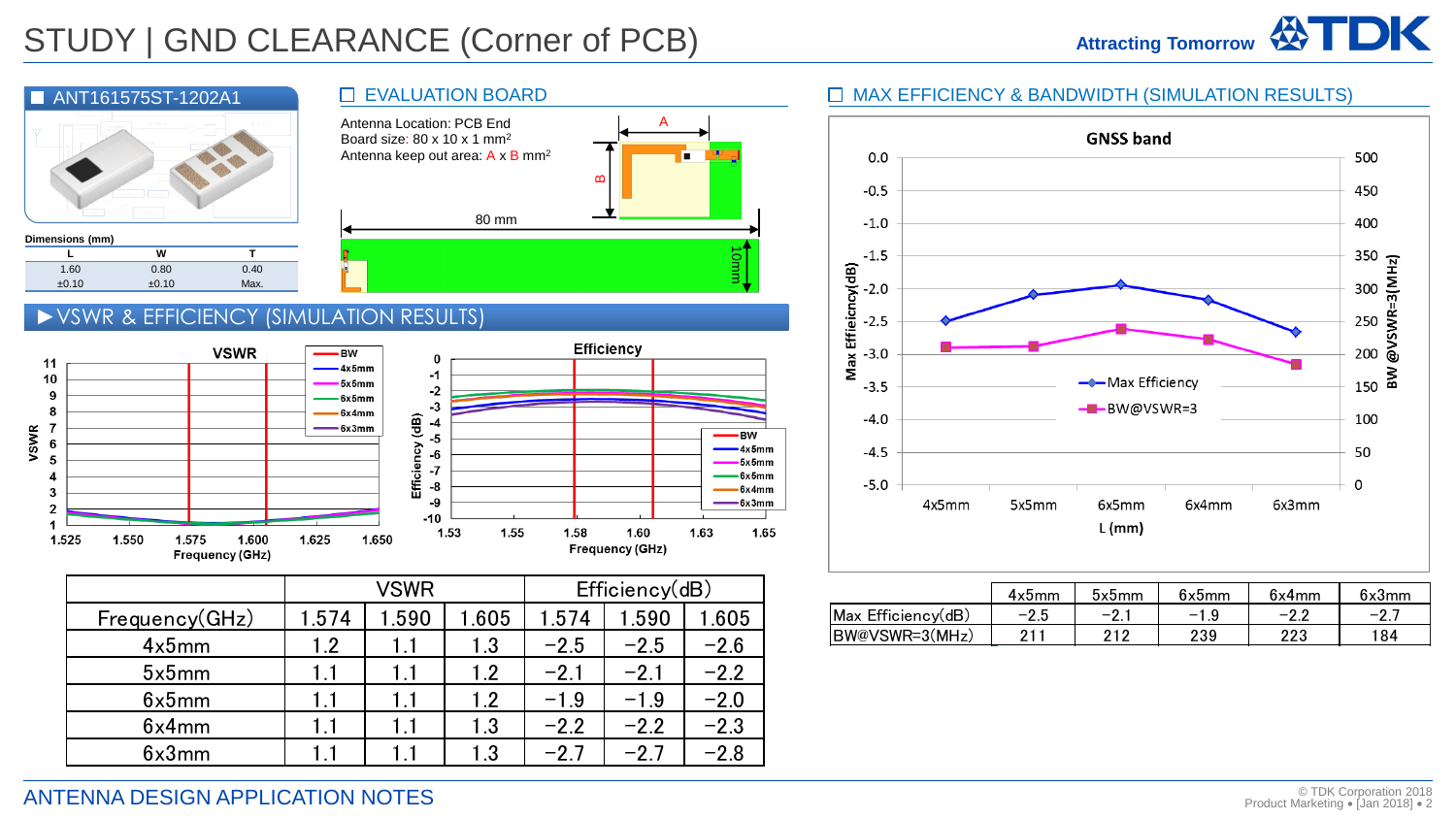# STUDY | ANTENNA LOCATION



#### **Dimensions (mm)**

 $1/2$ 

 $\blacktriangleleft$ 



### ►SIMULATION RESULTS

녧

### **EVALUATION BOARD**





 $L5$